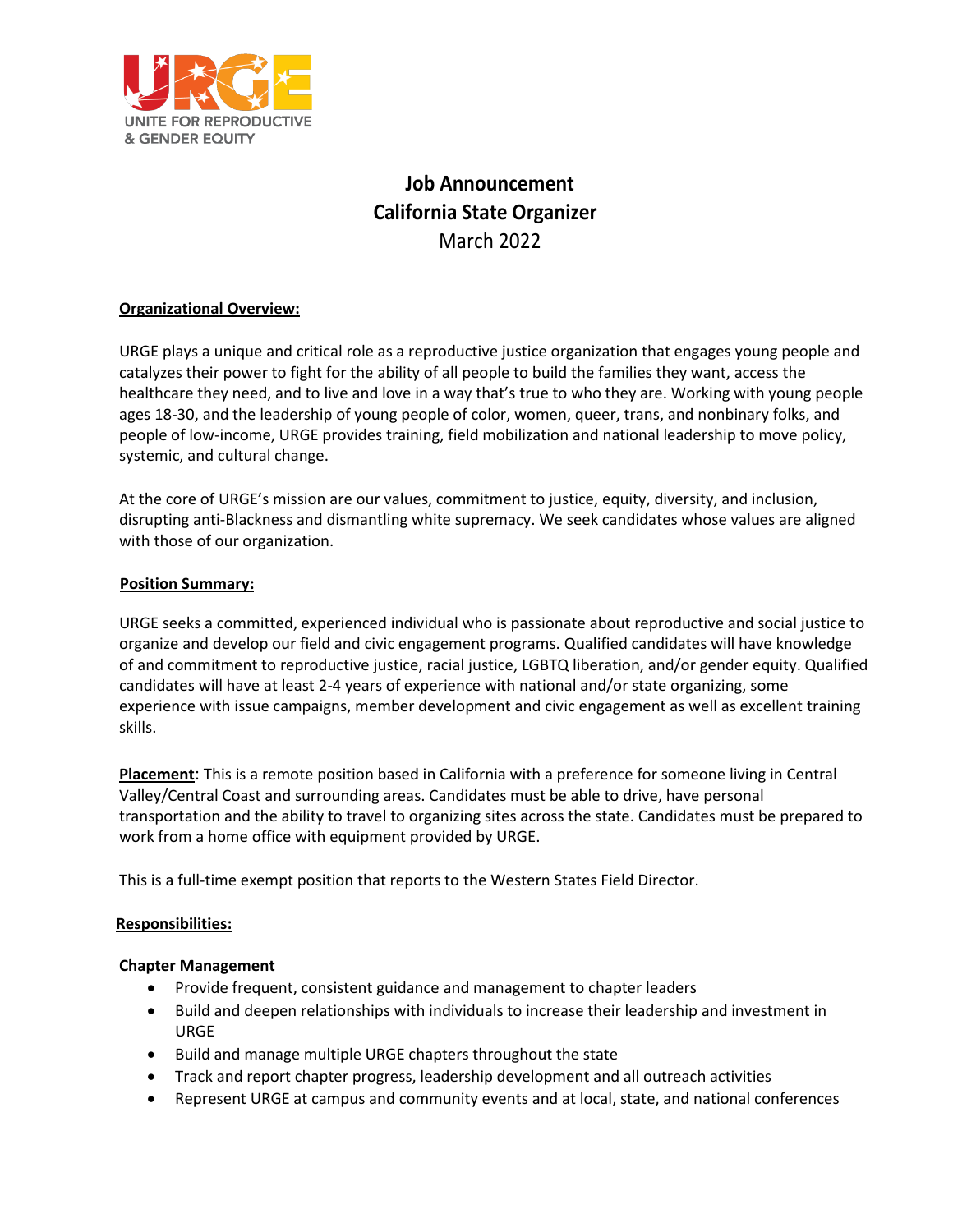- Collaborate and engage with URGE staff on internal educational resource building for chapters
- Coordinate & manage chapter grant applications, activities and projects

## **Facilitation**

- Develop subject-specific programming including but not limited to agendas, meeting notes, workplans and simple budgets
- Skillfully facilitate both virtual and in-person workshops with various sized groups, that include both membership and staff
- Move groups smoothly through hours or days of programming
- Articulate and teach reproductive justice values-based programming
- Modulate trainings for audiences of varying levels of experience and education

## **Base Building and Outreach**

- Continuously outreach to communities to recruit new URGE membership
- Maintain relationships with URGE Alumni
- Recruit attendees to numerous URGE events throughout the year
- Cultivate knowledge of tools and technologies to increase constituent engagement
- Move event attendees into deeper engagement via URGE's leadership ladder
- Build an URGE base of supporters through social media and other digital tools
- Analyze performance of online engagement and communications with digital outreach
- Continually update and create digital content on social media or other digital tools
- Move graduating chapter members into Community Activation Networks or Alumni Network

## **Chapter Campaigns**

- Identify regional, local, state and campus issues and develop campaign strategies
- Identify, build, train and develop a diverse base of young leaders and activists to create, run local, state, and national reproductive justice campaigns
- Inspire grassroots activism for the purpose of building active, visible local support for sexual health, reproductive rights, and gender justice
- Work with URGE staff to plan, develop, and implement training
- Facilitate campaign meetings and strategy sessions with URGE members and coalitional partners
- Provide technical assistance, training, materials, and resources to members and chapters

## **Other duties as assigned**

## **Qualifications:**

- Strong commitment to URGE's mission and values
	- o Support reproductive freedom and promoting youth activism and leadership
	- $\circ$  Commitment to reproductive and gender justice, abortion access for all, queer and trans liberation, building young people's political power, and dismantling white supremacy
	- o Commitment to co-creating a work environment that is just, equitable, and inclusive to all, including Black, Indigenous, and other people of color, LGBTQIA+ people, women, and people with disabilities
- **At least 2-4 years of experience** with national and/or state organizing, some experience with issue campaigns, member development and civic engagement or related fields. Experience with digital organizing a plus